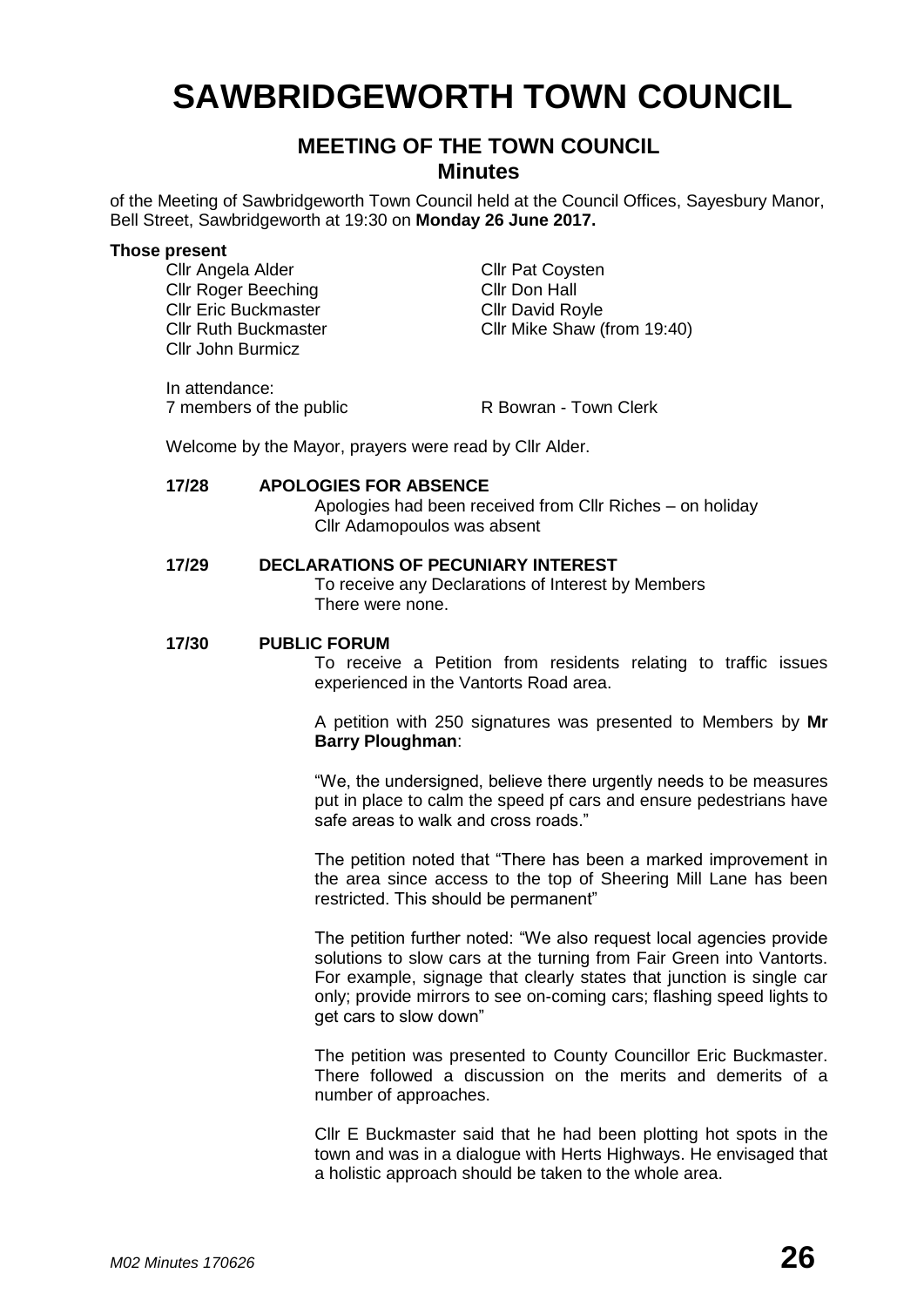Other members of the public added their own endorsements to the petition.

Cllr Beeching gave a historical account and agreed an overall view of the whole town was the most sensible approach.

To receive other representations from members of the public on matters within the remit of the Town Council

**Mrs Annelise Furnace** asked about the recent press reports that suggested the future of the Leventhorpe Swimming Pool was under threat.

Cllr E Buckmaster responded that EHDC were taking a look at leisure services for the next 20 years with a Task & Finish group. Although it is probably that significant investment will be made at Grange Paddocks, Hartham and Buntingford, but that since the 40 year old pool at Sawbridgeworth was losing in excess of £100k per year it was likely to be seen as unsustainable. The Leisure Service contract is going out to tender but it is envisaged that wider community use would be needed to make it viable. Key date for implementation is 2022.

#### **17/31 MINUTES**

*Resolved:* To approve as a correct record the minutes of the Annual Meeting of the Town Council held on 22 May 2017 (M01) *[prop Cllr E Buckmaster; secd Cllr Alder]*

There were no matters arising from these Minutes and not dealt with elsewhere on this Agenda.

#### **17/32 PLANNING COMMITTEE**

*Noted:* The minutes of the Planning Committee Meeting held on:

05 June 2017 (P01)

To appoint a Member to fill a vacancy and serve on the Committee. It was agreed to defer this item until a new member was co-opted to the council.

#### **17/33 FINANCE & POLICY COMMITTEE**

*Noted:* The draft minutes of the Finance and Policy Committee Meeting held on:

05 June 2017 (F01)

To appoint a Member to fill a vacancy and serve on the Committee. It was agreed to defer this item until a new member was co-opted to the council.

*Resolved:* To approve the Terms of Reference for the Finance and Policy Committee as recommended by the committee, with the addition of n (to review policies of the council as required). *[prop Cllr E Buckmaster; secd Cllr Alder]*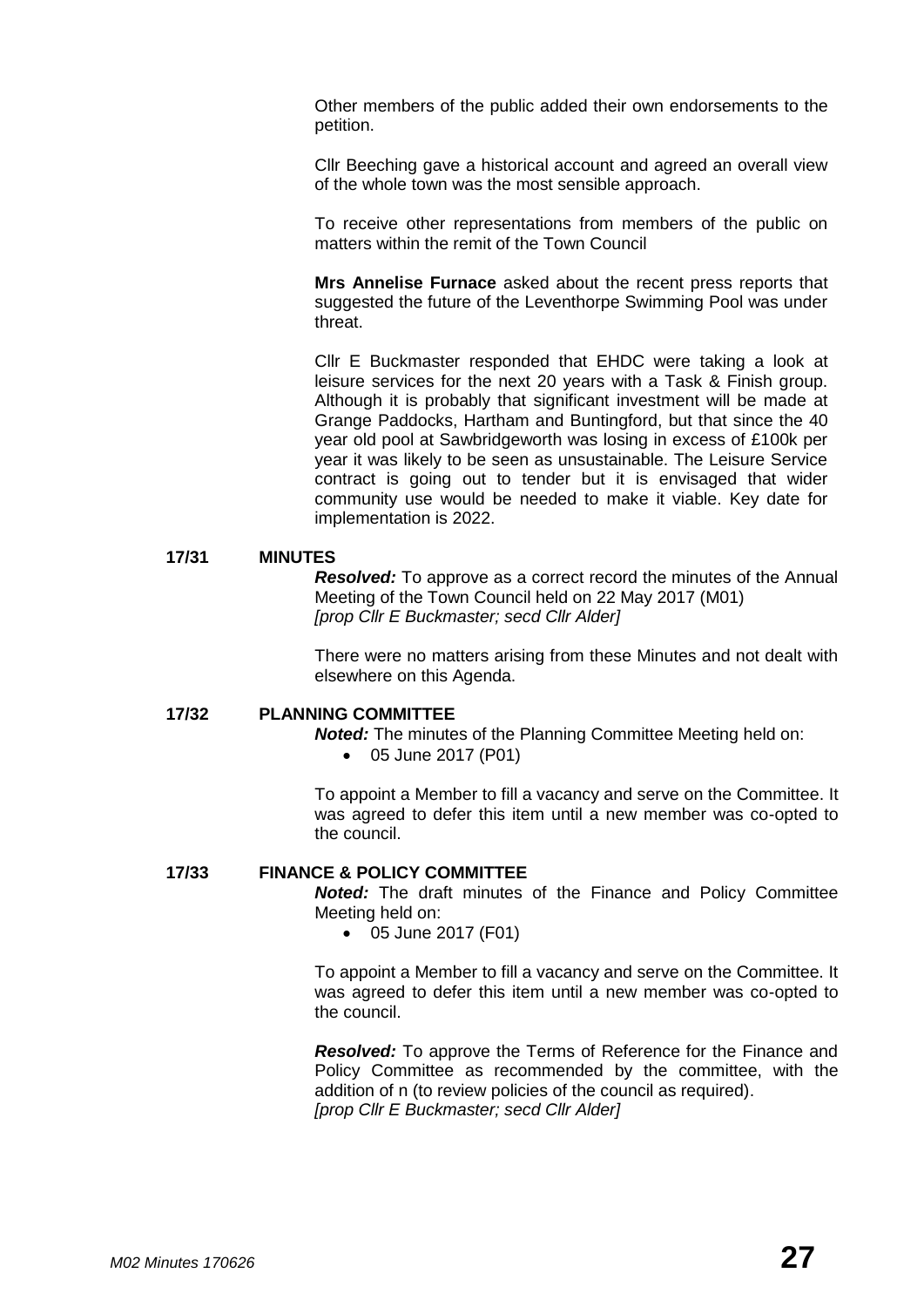#### **17/34 ANNUAL ACCOUNTS AND ANNUAL RETURN 2016/17**

- *1. Resolved:* To approve and sign the Annual Governance Statement *[prop Cllr E Buckmaster; secd Cllr Coysten]*
- *2. Resolved:* To approve and sign the Annual Return for 2016/17 *[prop Cllr E Buckmaster; secd Cllr Royle]*
- *3. Noted:* The recommendations of the Internal Auditor

#### **17/35 COUNCILLOR VACANCY**

To note that no election has been requested and the town council may now co-opt to fill the vacancy. Clerk reported that four parishioners have expressed an initial interest and have been invited to complete an application form by 07 July. Interested parties will be invited to attend the meeting of council scheduled for 24 July 2017.

#### **17/36 MAYOR'S CORRESPONDENCE/COMMUNICATIONS**

To receive Mayor's appointments and communications,

Attended:

- Photo session to launch clean air day.
- EHDC Air Quality Action Plan launch
- Carers in Herts at Hertford Castle
- Fire Station and Library exhibition
- Buntingford Civic Reception
- EHDC Civic Service in Buntingford

Future events

- High Wych Pre-school Teddy Toddle 27 June
- Fun on the Field on 02 July
- Civic Service 09 July

#### **17/37 REPRESENTATIVES REPORTS**

To receive representatives reports from:

- o County Councillor Eric Buckmaster reported:
	- o HCC/HAPTC conference on 03 July; agenda- 3 tiers working together, risk strategies and flood risks.
	- o 70,000 street lights in the remaining areas will be converted to l.e.d. operation in the next three years.
	- o Fire Governance Consultation to seek views on combining Fire and Police services under the control of the Police and Crime Commissioner's Office.
- o District Councillor Angela Alder reported:
	- o Attending Audit & Governance committee looking at fraud
	- o Leisure Service at Leventhorpe had received an 85% satisfaction rating and that attendance was significantly up on last year.
	- o Local Housing Associations are reviewing cladding of high rise buildings in East Herts.
	- o The new chair of STAC will be announced at their AGM
	- o The HAPTC AGM will be on 13 July.
- o District Councillor Eric Buckmaster reported:
	- o Attending the Gilston/Eastwick and Widford working group to discuss the implications of the proposed District Plan.
	- o The Stop Harlow North group expressed their continued opposition to the plan.
	- o The examination in public of the plan will be in the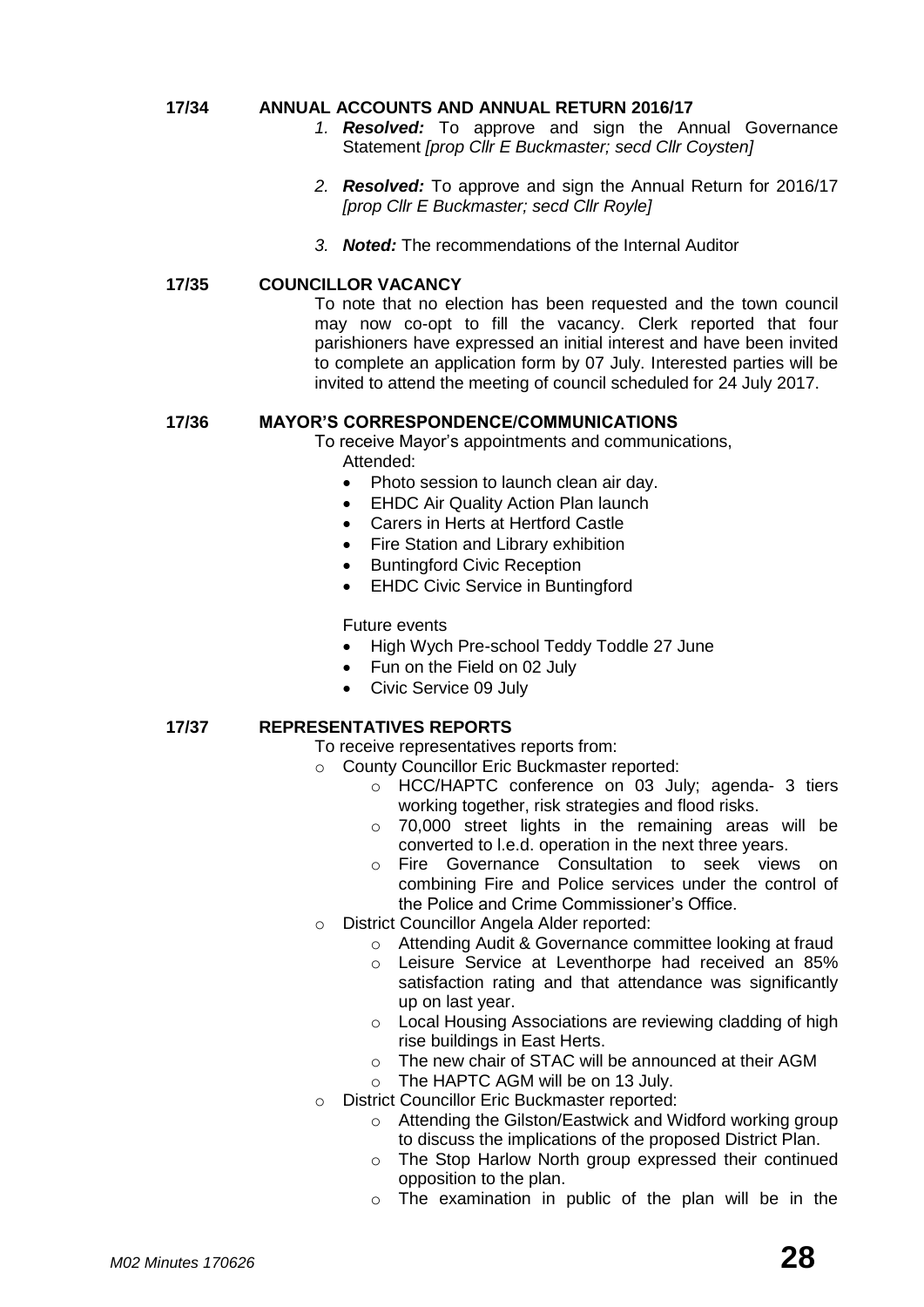autumn.

- o Noted that there are no properties in East Herts that are over 5 storeys in height.
	- Cllr Shaw asked when and what is the plan for the examination and would the plan be made public?
		- *Cllr E Buckmaster responded that the examination would be taken topic by topic over a period of about two months.*
	- Cllr Shaw asked if STC will debate their response before the examination?
		- *Cllr E Buckmaster responded that it was up to Members to decide whether they wished to do this.*
	- Cllr Shaw suggested that the plan be published and then each topic could be subject as an agenda item for council.
- o Hertfordshire Police were not present, Clerk reported:
	- o Police were investigating several vehicle crimes
	- o Operation STOMP had checked on a number of vehicles
	- o A presentation to the WI had resulted in a number of people signing up to the OWL alert system
- o There were no other Representatives reports

#### **17/38 TOWN CLERK'S REPORT**

*Received and noted:* The Town Clerk's report for June 2017.

- Clerk responded to a question about the ownership of the Southbrook footpath. This has not yet been definitively established.
- Clerk responded to a question about the handling of hazardous substances. This related to the training of the Ranger to handle weed killer.

#### **17/39 TOWN PROJECT MANAGER'S REPORT**

*Received and noted:* The Town Project Manager's report for the month of June 2017. There were no questions.

#### **17/40 PROPOSAL FROM HERTS CC TO CO-LOCATE SAWBRIDGEWORTH FIRE STATION AND SAWBRIDGEWORTH LIBRARY.**

Following the public exhibition held on 19 June at Sawbridgeworth Fire Station and from 20 June to 27 June at Sawbridgeworth Library. To discuss and determine the council's response to the proposals.

Some Members had attended the exhibition. Members discussed the proposals put forward by Herts County Council to sell the Library site in order to fund the creation of a combined Fire Station & Library on the site of the existing fire station in Station Road.

The main point in favour of the proposal is that:

- Current library is not fit for purpose and that it
- Ensures the retention of a Library in Sawbridgeworth

On the other hand:

- Site not easy to access and has limited parking
- Site is located at a hazardous junction
- Site is located at the edge of town with no obvious transport
- The library site is registered as an Asset of Community Value and has the potential to provide other facilities for the